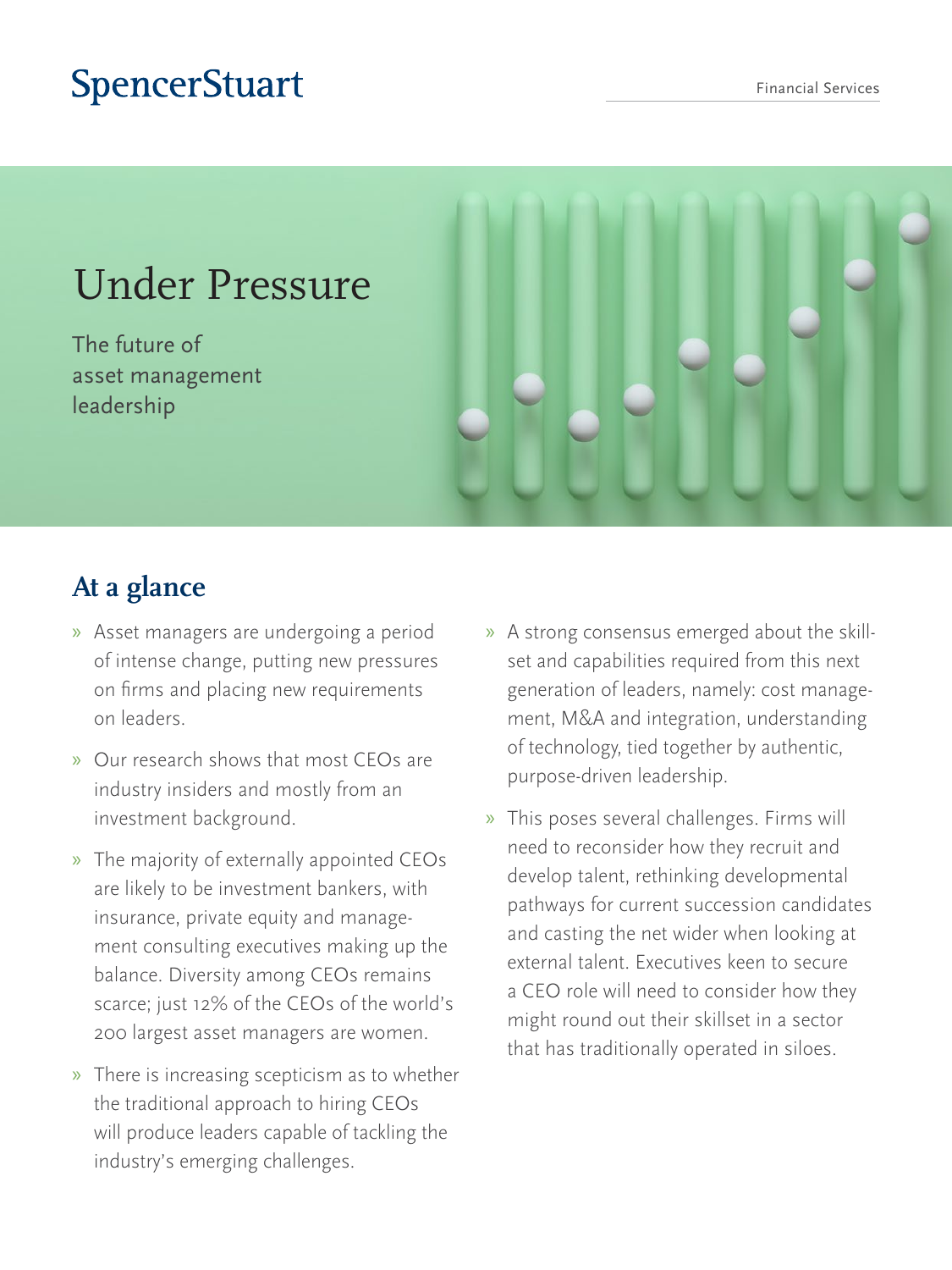### **Challenges and changes**

The challenges faced by asset managers are well-trailed. They include making their offerings more relevant and accessible in a digital world — one with an increasingly intense focus on the environmental, social and governance (ESG) credentials of those charged with managing its wealth. Then there is the rising cost of meeting regulatory and compliance obligations; the competition posed to active managers by passive and other low-cost providers; and the need to make meaningful strides towards rectifying the industry's lacklustre diversity and inclusion credentials.

Investment managers have responded by accelerating the pace of new product launches, rethinking distribution, and seeking to put ESG at the centre of their business models. In the context of these unfolding changes, our intuition has been that asset managers will need to think in a far more strategic way about how they run their businesses. Faced with a set of challenges affecting the financial services sector more broadly, they may need to draw on strategies developed, and lessons learned, outside the somewhat rarefied world of asset management.

To meet these challenges, then, the CEOs of tomorrow will need to be outstanding strategists as well as great leaders. The question we have posed is this: will the skills and backgrounds needed to lead and grow asset managers in the future be the same as those found in today's CEOs? Or will entirely new ways of thinking, and different expertise, be required?

To address these questions, Spencer Stuart analysed the backgrounds, experiences, and career trajectories of the CEOs of 200 of the world's largest investment managers, to understand what the typical path to the corner office looks like in 2022. We then conducted a series of in-depth interviews with the chairs and CEOs of a broad range of asset managers, asking their perspectives on the skills and experiences which best equip the leadership of their firms for success today — and how these skills and experiences may be set to change. We asked which leadership qualities will be essential for CEOs to flourish in the future — and what questions should boards and nominations committees be asking themselves when they come to plan for leadership succession.

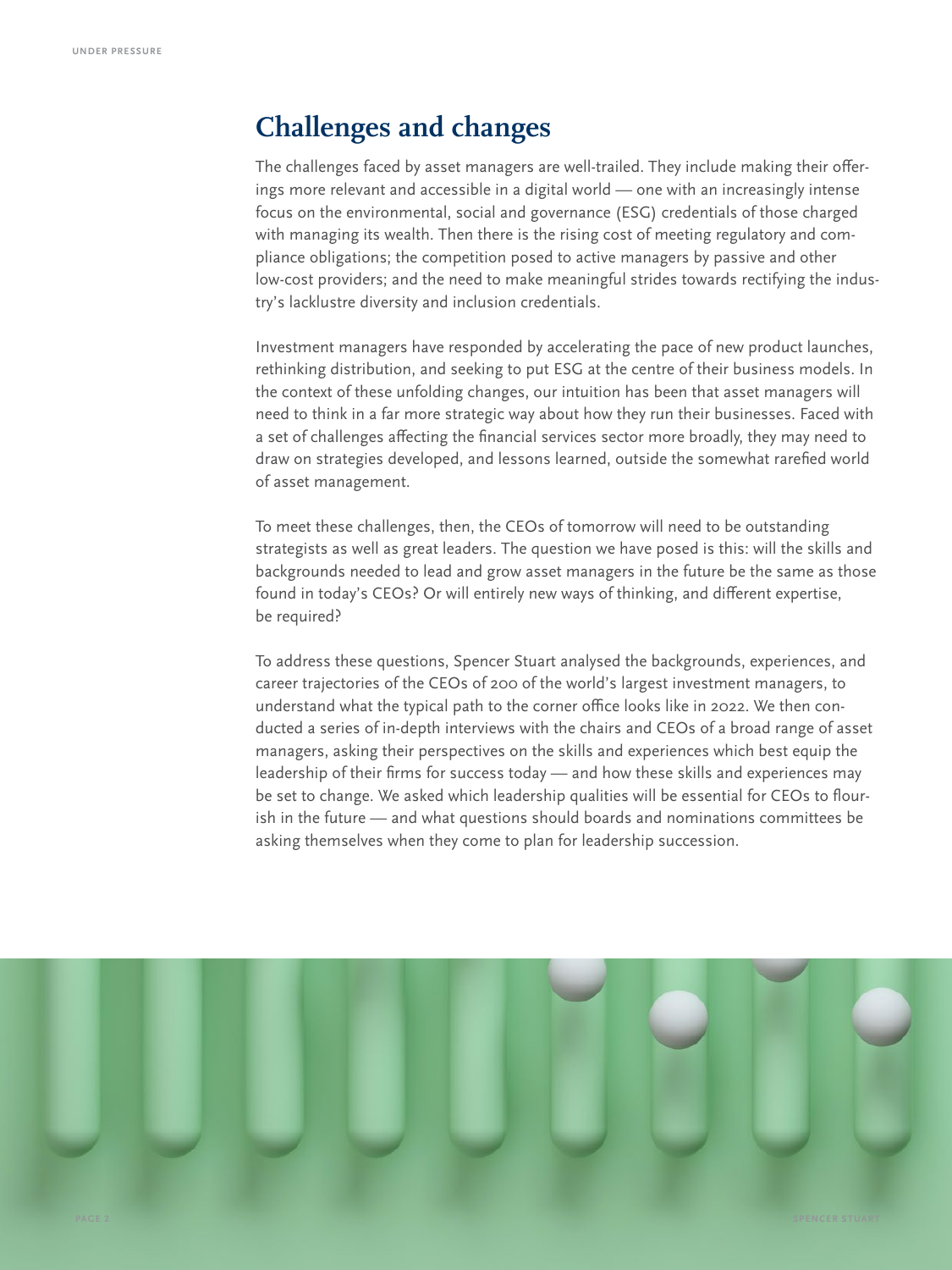### **The current route to the top**

Our research suggests that the typical nominations committee in recent years has shown a strong preference for candidates with a background in asset management — and that given a choice, they'd rather hire a former investor to run the firm. Sixty percent of the CEOs running the 200 global asset managers in our sample have spent at least some of their recent careers within the asset management industry. Of those, around half had been investors, while a perhaps lower-than-expected 16% of the 200 rose through the ranks of distribution (11%) or product (5%). This is almost the same as the proportion of CEOs whose route to the top was through finance (8%) and operations (7%).

### **Insiders preferred**

Our analysis suggests that, in the view of our fictional typical nominations committee, the best possible training to become CEO of an asset manager has been a career in the firm itself. A full two-thirds of the current class of CEOs were promoted internally into their current role. Nor were these CEOs hired as successors-in-waiting: nearly 60% of them had spent over a decade in their firm before being promoted to the top job.

67% of CEOs are internal hires



#### **—CEO TENURE (YEARS)**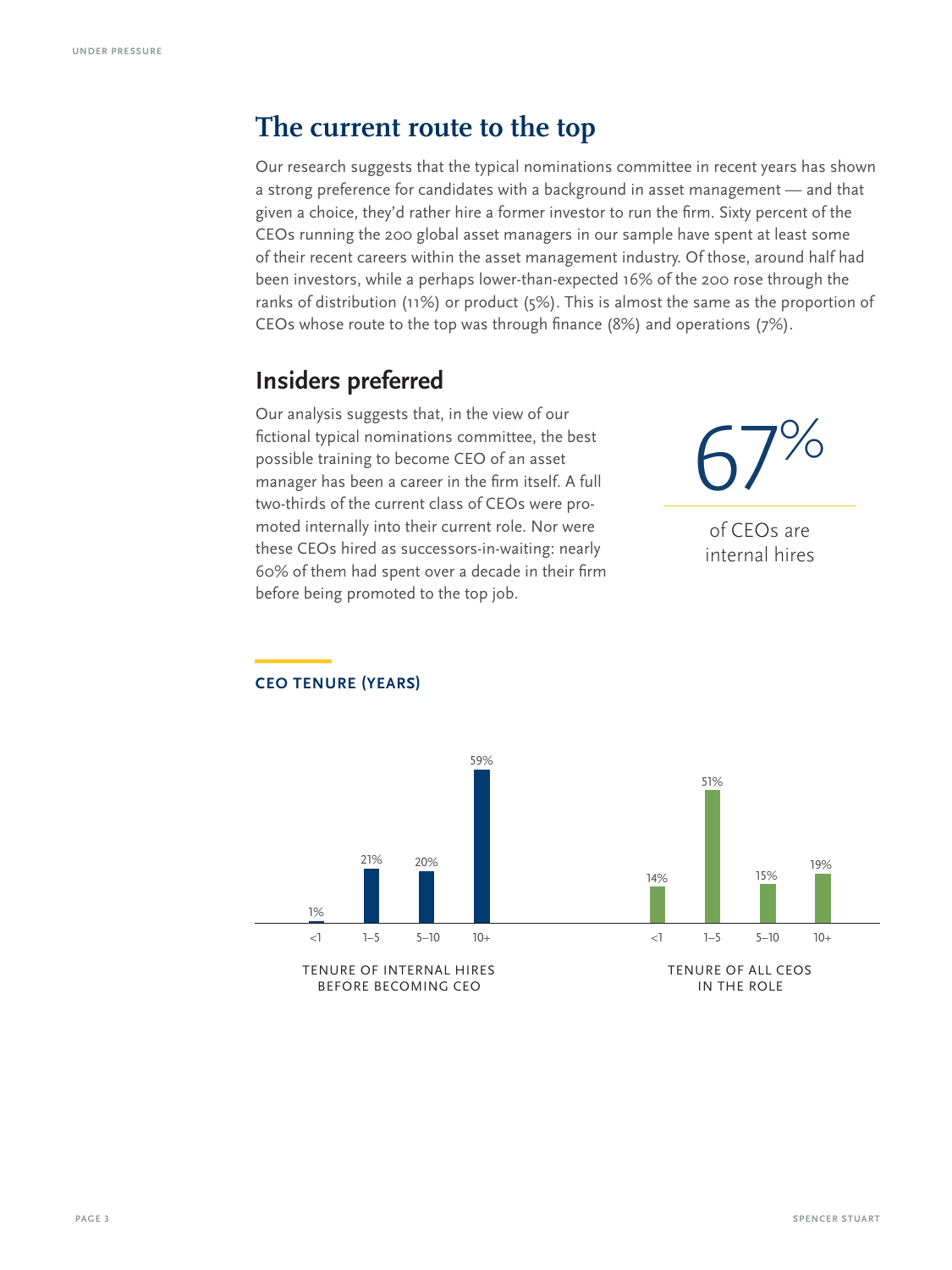#### **Hiring from outside the industry**

Thirty-seven percent of asset management CEOs in our sample had not previously worked in the asset management sector. Perhaps surprisingly, given the view often heard in the industry that career bankers rarely make great chief executives of asset managers, banking is by far the most popular background amongst this group, accounting for nearly one-half of the total. It is followed at a distance by insurance, management consultancy, private equity and real estate (see chart).

Our research suggests that when boards take the decision to hire a new CEO with a functional background, they are more likely to choose a former CFO than someone whose background lies in areas such as strategy or operations. And when this hire comes from outside the asset management industry, hiring a former CFO is a very strong preference — perhaps for reasons connected with the need to manage costs more effectively.

#### **SECTOR BACKGROUNDS OF CEOS HIRED FROM OUTSIDE ASSET MANAGEMENT**



#### **FUNCTIONAL EXPERIENCE — ALL CEOS**

**(EXCLUDING INVESTMENT ROLES)**



#### **CEO FUNCTIONAL EXPERIENCE BREAKDOWN**





#### WITH SECTOR EXPERIENCE **INTERNALLY HIRED** FROM OUTSIDE THE SECTOR



#### **ROLES HELD IMMEDIATELY PRIOR TO CEO APPOINTMENT**



#### **BACKGROUNDS OF FIRST-TIME CEOS**

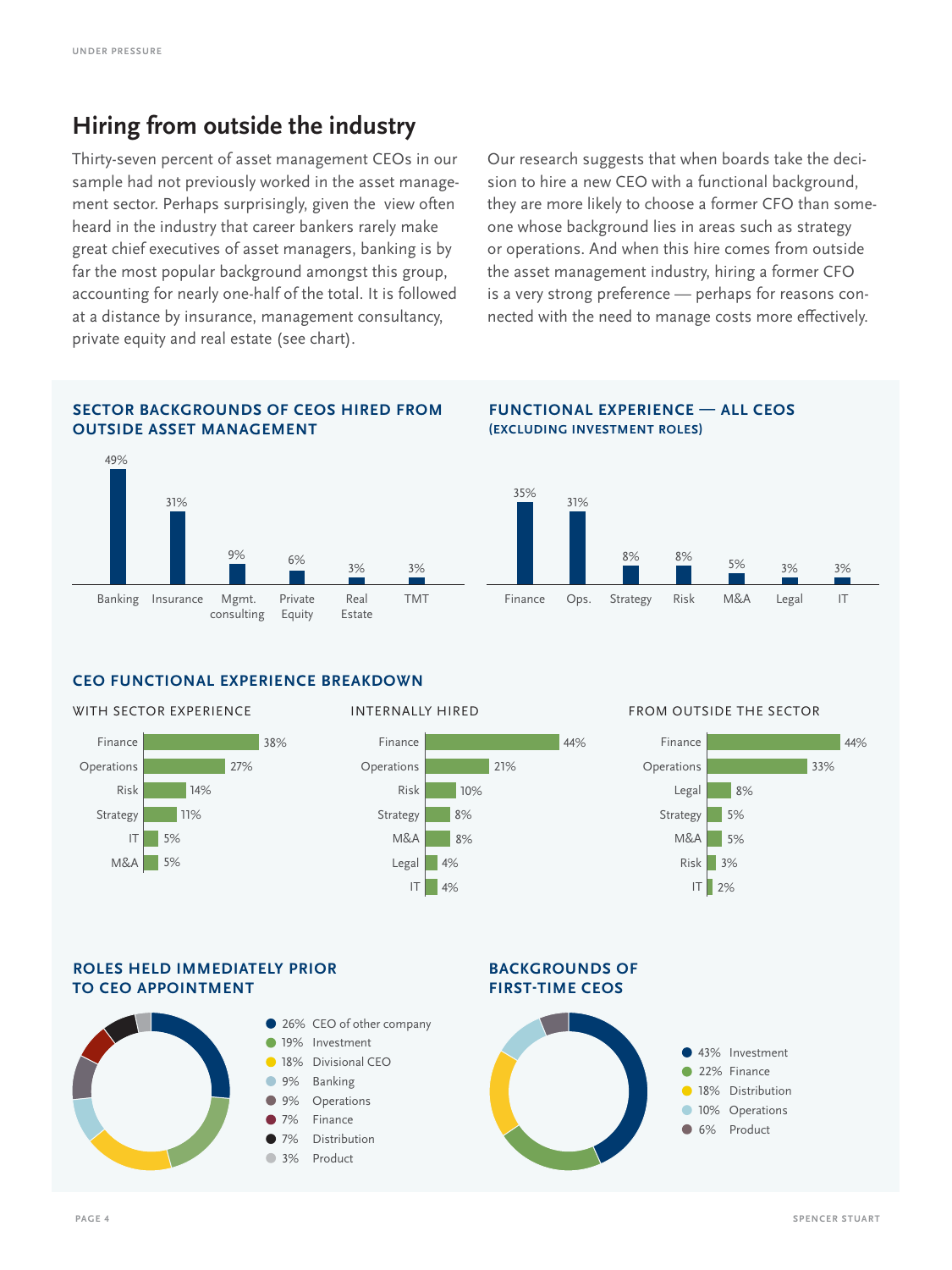### **Asset management CEO of the future**

As we have seen, the typical CEO of a global asset manager stands a good chance of being a former investor who worked at the firm for at least a decade before being appointed to the top job. As investment managers confront what are arguably the most complex set of challenges in the history of their industry, it is worth reflecting on whether the traditional 'routes to the top' equip the CEOs of tomorrow to tackle these often non-traditional challenges. If they do not boards and nominations committees may increasingly find that the CEO succession process needs to address fundamentally different candidate pools in future.

In our discussions with chairs and CEOs, the theme of the cost pressures on the industry is a constant. Margins at investment managers are shrinking at a time when operating and regulatory costs are soaring and pressure on fees is intense. Part of this fee pressure comes from passive providers in the US, who overtook their active equivalents' share of net assets under management (AUM) in 2019<sup>1</sup>. Part comes from the global titans, whose economies of scale give them significant competitive advantage.

In the face of this challenge, the chair of one asset manager noted that cost management experience has become a prerequisite for senior leaders. "The active side of the business is under pressure and the cost management piece will become ever more important over the next decade. That said, firms do need to avoid falling into the trap of suffering from spiralling costs, then cutting costs only to lose clients, before being forced to rein in costs still further," he said. Another agreed, adding that "fee pressure has been largely hidden by strong markets lifting AUM. It is unlikely markets will be as benign over the next five years. CEOs will need a firm understanding of the bottom line, be capable of making tough financial choices and decisions on where resources are allocated."

**It is unlikely markets will be as benign over the next five years. CEOs will need a firm understanding of the bottom line, be capable of making tough financial choices and decisions on where resources are allocated.**

While some firms have chosen to slash costs, others are resorting to consolidation to obtain economies of scale — M&A transactions involving boutique managers are now at levels unseen since 2007 $^2$ . Yet few of the asset management leaders we interviewed were convinced by the merits of consolidation, pointing to a history of poorly-executed M&A in the sector. As one commented: "While scale is relevant to the industry, asset management is a people business and mergers may not easily work out. While firms can take smaller risks by bolting on boutique asset managers, it is common that people leave once their lock-ups expire".

<sup>1</sup> Reuters [February 18, 2020] Massive passive funds squeeze stock pickers

<sup>2</sup> Financial Times [September 13, 2021] Hunt for small asset management deals hottest since 2007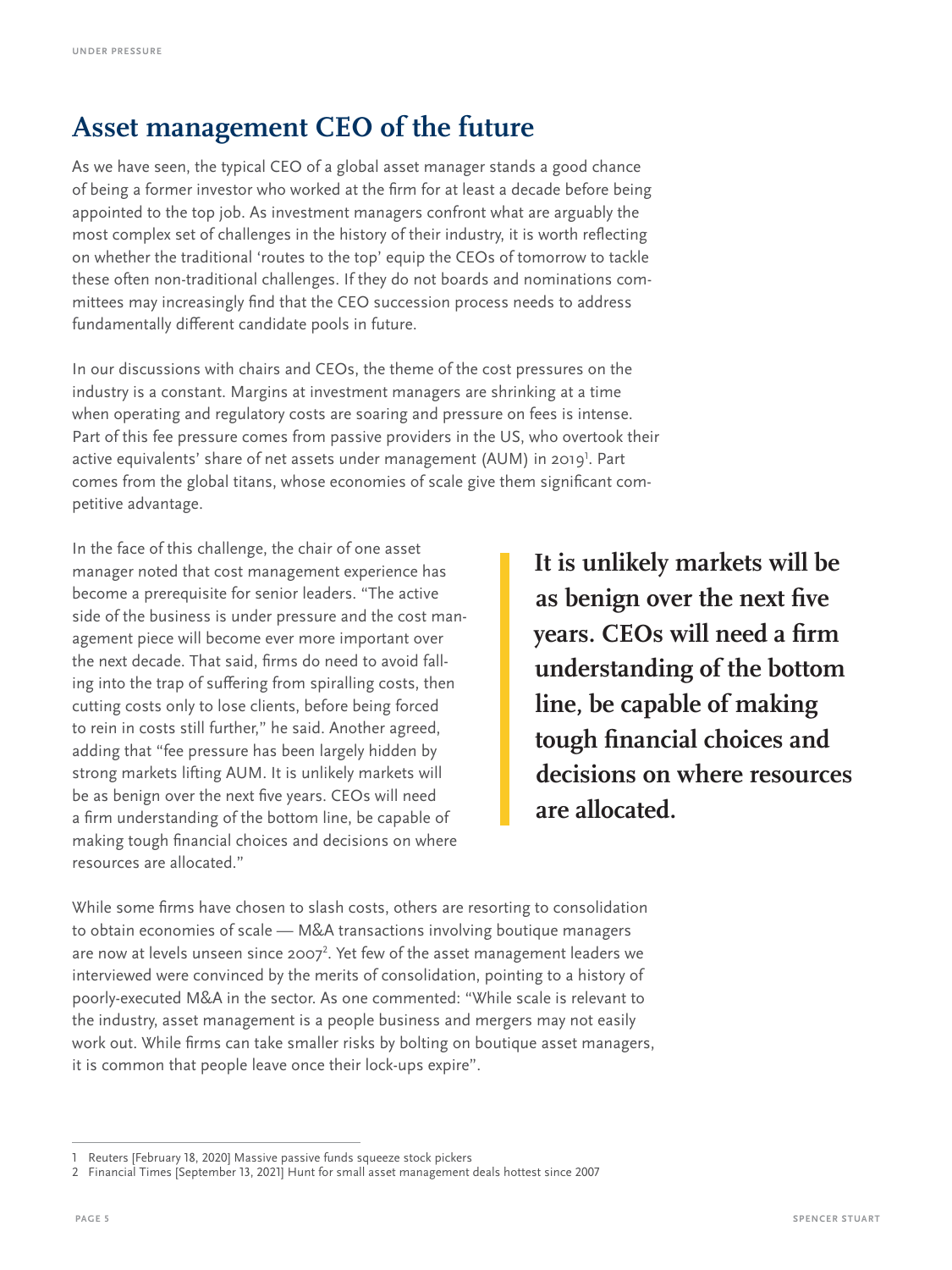Another CEO agreed, adding: "a merger of two large firms often leads to implosions for cultural reasons. Acquisitions need to be considered but they are risky. The best ones — such as the BGI and BlackRock merger — worked well because the two businesses complemented each other".

Irrespective of the virtues of M&A, the consensus amongst the chairs and CEOs to whom we spoke is that experience in M&A and integrating businesses will be critical for CEOs over the next few years.

•

**The asset management industry is slow moving. Executing strategic change can be testing."**

#### **Mission-oriented and tech savvy?**

Interviewees were united in the view that the next-generation CEO will need to be capable of providing purpose-driven leadership in a climate of accelerated innovation — seeing today's industry stampede towards launching ESG-branded funds and private markets capabilities as the thin end of the wedge. "They will need a much quicker and more prescient grasp of the structural shifts affecting our industry and will have to have to be able to develop the right strategic vision to react to them," said one interviewee. Another added a word of caution: "The asset management industry is slow moving. Executing strategic change can be testing."

Our interviewees were also united in the view that the next-generation CEO of the future will need significantly more familiarity with disruptive technologies. At the less complex end, this reflects changes in distribution models and investor demographics. However, it also embraces areas such as artificial intelligence, which could potentially reshape the funds business especially in activities such as distribution and operations. As one chair remarked: "In distribution, it is about using technology to provide better understanding and to get closer to the customer." In areas such as risk and compliance, the chair believed automation would be instrumental in reducing headcount and costs. But for all the advances being made in fintech and innovation, the chair stressed that CEOs "don't themselves need to be technologists. But they need to understand how to apply technology so that a dialogue can be had."

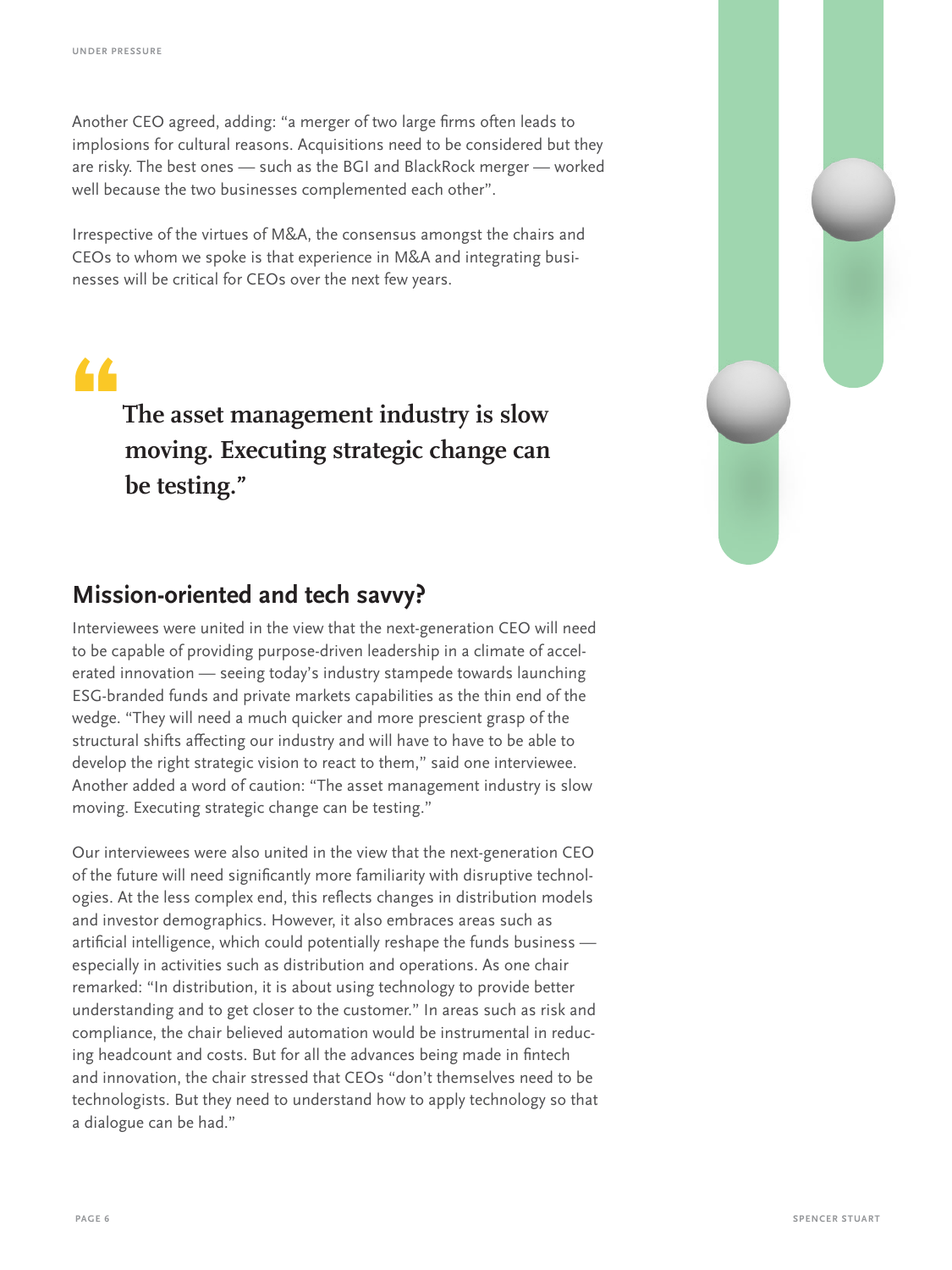### **Visionary leaders, not gifted investors?**

In this environment, how should the industry be thinking about talent, and what can aspirant CEOs do to prepare themselves for the challenges ahead? Our research suggests that chairs are already rethinking the types of backgrounds to which they have historically turned when looking for CEOs in the past.

One chair anticipated that the number of CEOs with pure investment backgrounds would decline in the next few years. "I think it is less likely you will have CEOs coming from investment backgrounds — although it will not disappear entirely. It is critical CEOs are able to handle a large organisation, and managing money isn't necessarily a qualification for doing this." Commented another: "The days of the brilliant investor with an edgy personality running an asset management business are over — except perhaps at a boutique".

• **The days of the brilliant investor with an edgy personality running an asset management business are over except perhaps at a boutique"**

## •

**…you have investments, distribution and the operations. The CEO's role was to be the ringleader who makes a concentric picture out of those three circles. Today, that's not enough to ensure that the business will survive, let alone prosper."** 

These thoughts are broadly echoed by a third chair in our sample: "Investment people are strong technically, but they have trouble — in my experience — making the transition to more strategic roles, where they are able to see the big picture. Even from a communications standpoint, investors like to prove how smart they are, that they understand every detail. But if you are talking to shareholders or employees, they don't need to hear every detail. They want the big picture."

Notes another: "While we used to think having an investment background is invaluable, the question today is whether you can make the transition to a strategic role that looks at the business more broadly and can communicate effectively to those outside the investment arena".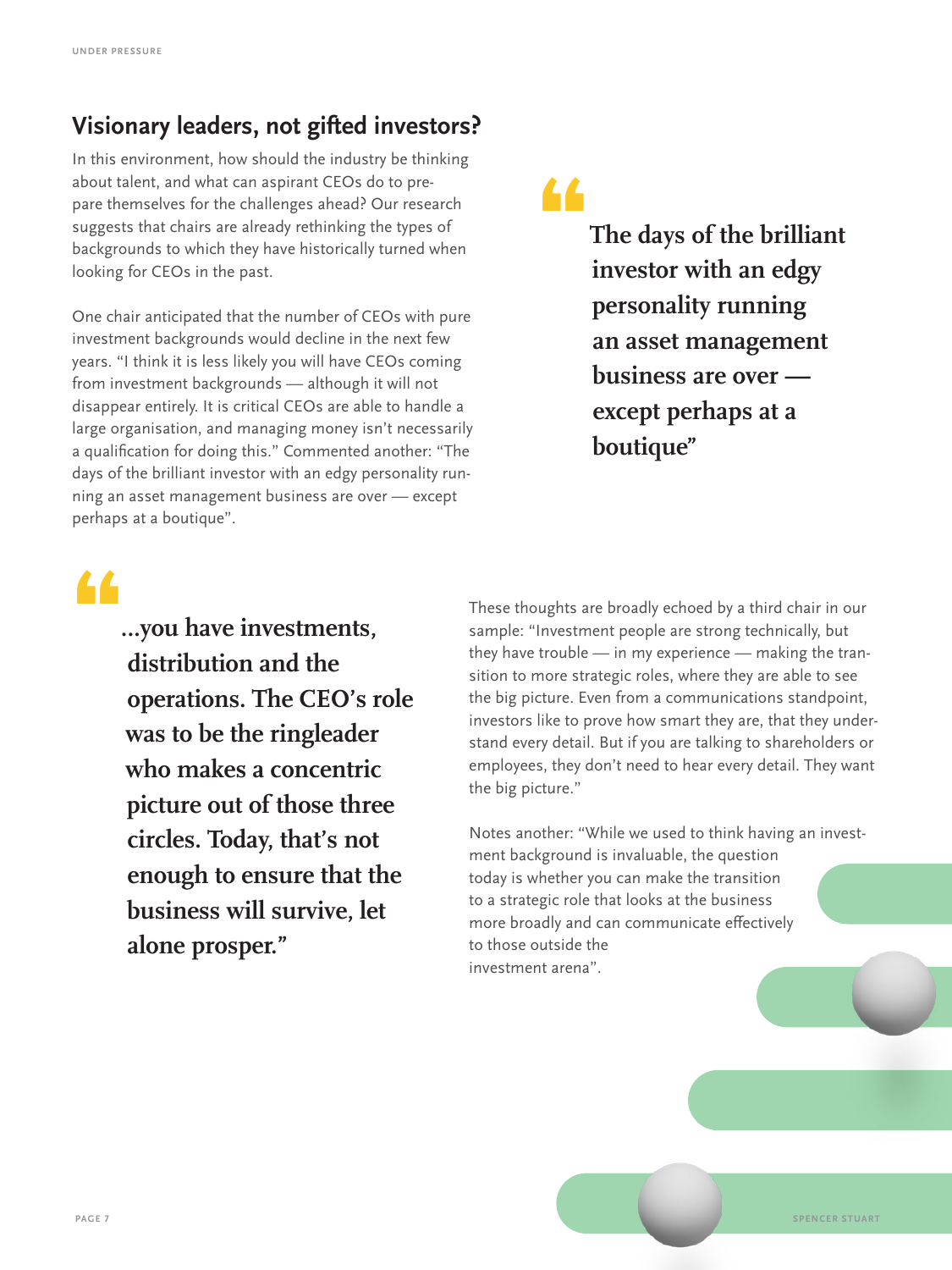A number observed that the role of CEO in an asset manager has become significantly more multi-dimensional in terms of the mix of experience and expertise required to fulfil it. One CEO pointed out that the role of CEO today is much more complex than it was previously. "I used to think of asset management as the three-ring circus — you have investments, distribution and the operations. The CEO's role was to be the ringleader who makes a concentric picture out of those three circles. Today, that's not enough to ensure that the business will survive, let alone prosper."

Many chairs agree that identifying candidates with such diverse expertise is not always straightforward in the funds industry. "My strong preference would be to hire a CEO who has a broad background within the asset management business," said one chairman. "But the industry has done a terrible job of providing people with a really broad training. They tend to grow up in silos, spending their entire career in sales or investment or operations."

## •

### **… the industry has done a terrible job of providing people with a really broad training. They tend to grow up in silos."**

Yet historically there has been a reluctance to hire CEOs from outside the asset management industry. As one chairman remarked, hiring outsiders — particularly in a culture-driven business like asset management — has always been seen as high risk.

One CEO commented that coming into the industry from a sector such as banking is innately challenging: "Asset management is not a capital-intensive business like banking. In some respects, managing balance sheet capital is less difficult than trying to serve a third-party client base. When you are managing a balance sheet, you have one client the asset owner, meaning the company you work for. I have several hundred clients and I have to worry about keeping each of them happy."

**• • •**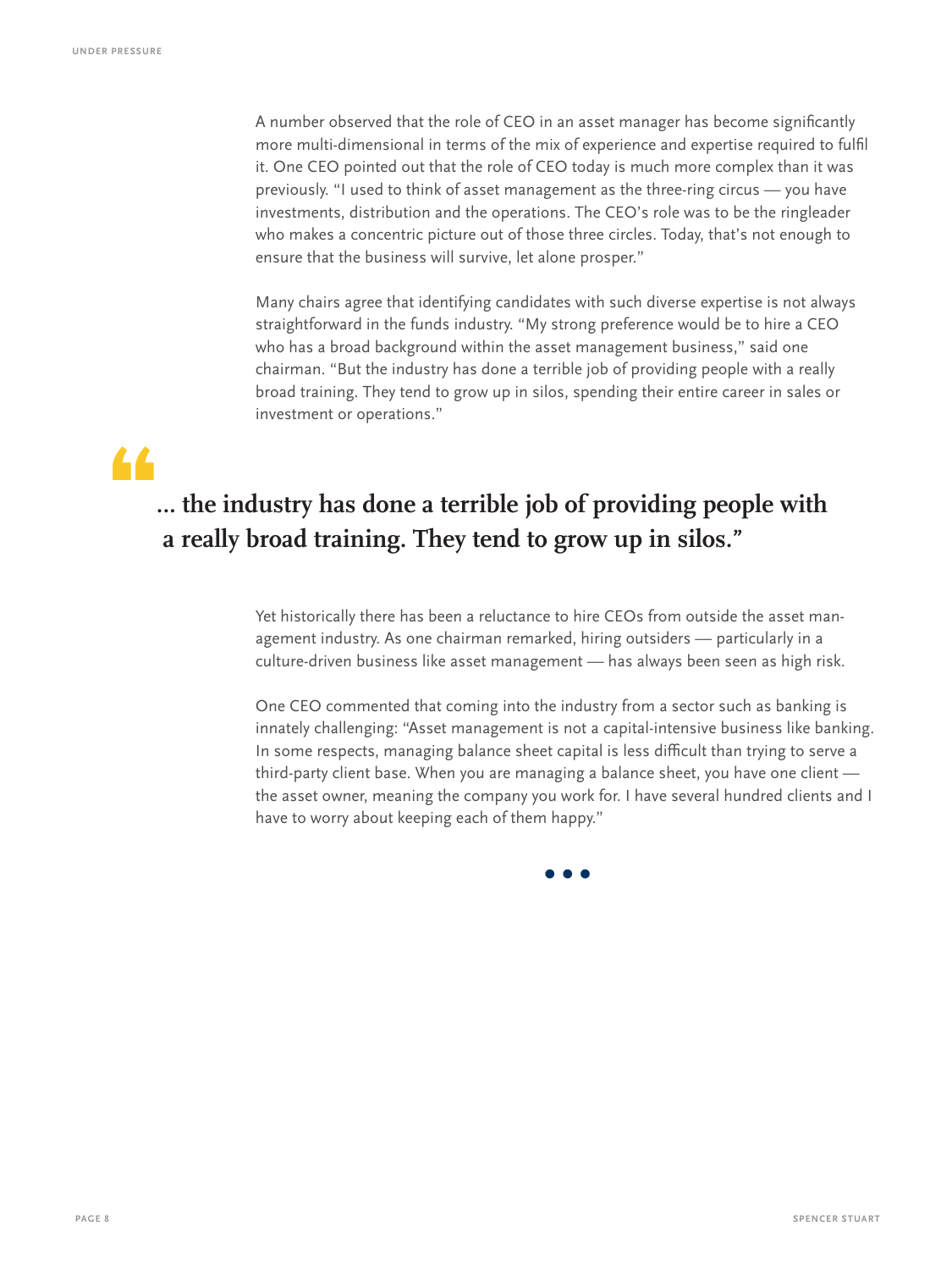## **Breaking with tradition**

It seems likely from our conversations that chairs and nominations committees are becoming increasingly sceptical about whether the traditional CEO hiring formula will deliver CEOs with the skills needed to enable their businesses to thrive. Improved developmental pathways for aspiring CEOs on their route to the top will help bridge some of the gap. Nominations committees will also have to turn more often than in the past to talent nurtured outside the confines of the asset management sector in order to find the leadership they need.

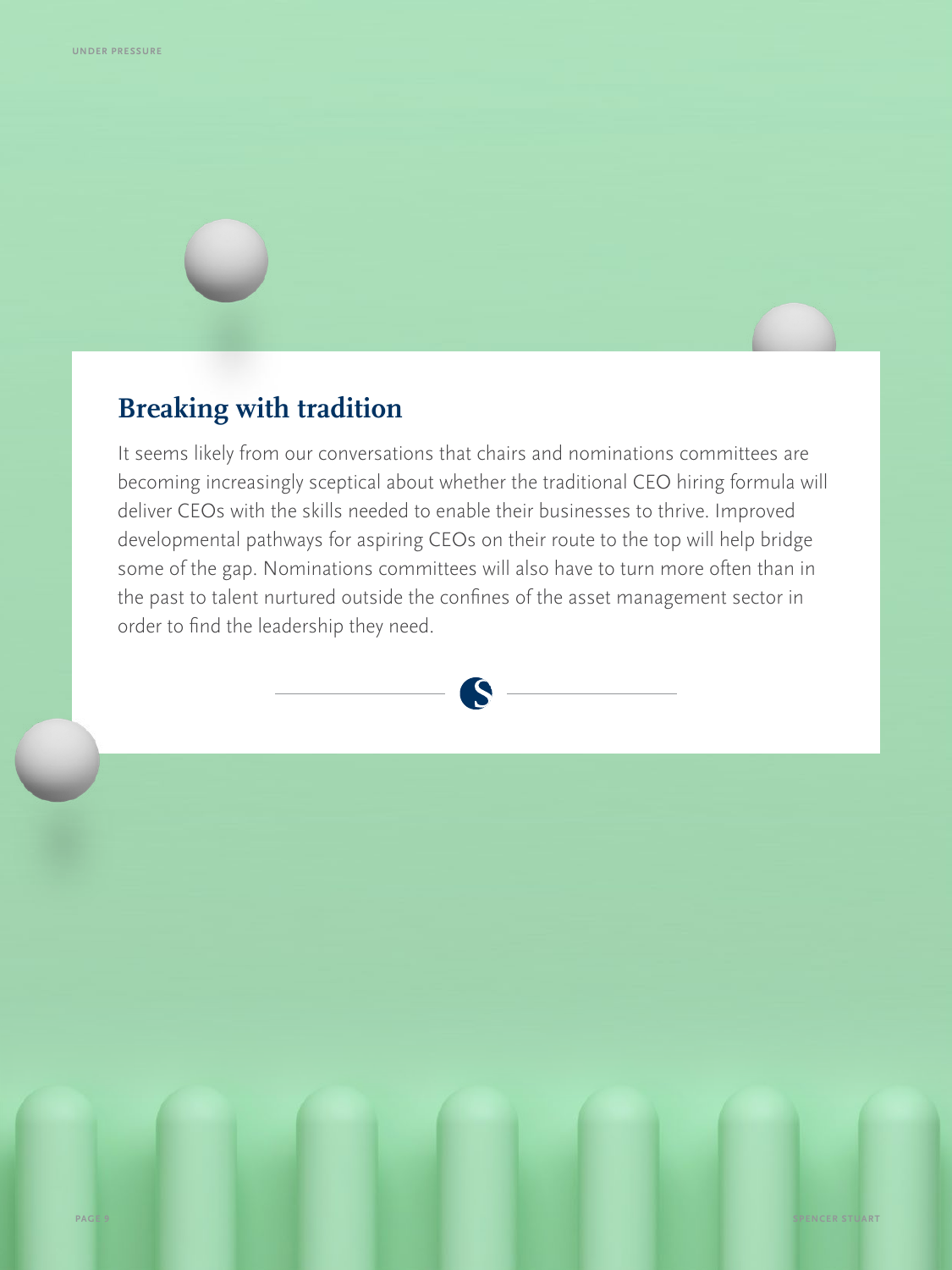### **Discovering and developing your next CEO**

What do the challenges faced by asset managers mean for discovering and developing the next leaders of the industry?

The successful CEOs of tomorrow will arise when we begin to recognize two critical realities. The first should come easy as it's an industry axiom — past performance is not indicative of future success. Too often, critical leadership decisions are informed by legacy views of leadership, and the requirements placed on leaders today are not the same as in the past. The second reality is something that boards in all industries are beginning to appreciate — we overvalue an executive's past career profile and undervalue their future potential at our own risk.

Our view of leadership is to focus on what's "above and below the surface" of the individual leader. An effective leader has the necessary career profile, capability, capacity and character to succeed and is compatible with the context of the organization and environment. We call these attributes the "Five Cs" of a leader. What does this mean for boards looking for their next leader? Or for aspiring leaders in the industry?

### **What's "above the surface": Career and Capability**

These are the elements that tell us what a leader has done. They're easier to see, evaluate, and develop, and predict near-term success. The industry may very well still look for an investor to run the firm — but meaningful experience outside the industry and technology savvy round out a career profile. From a capability perspective, what do we mean when we say we need strategic acumen? While in the past it was sufficient for

CEOs to address and exploit trends in the external landscape of competitors and clients, now they must exhibit the ability to take it to the next level, think ahead over a longer-term horizon, bring new thinking that challenges assumptions and conventional wisdom, and align the new direction with modes of operation across the firm. Not all strategic acumen is the same.

#### **OUR VIEW OF LEADERSHIP**

#### **current readiness**

What a leader has done Easier to see, evaluate and develop Predicts near-term success

#### **future potential**

What a leader can do Harder to see, evaluate and develop Predicts long-term success



How well the leader's attributes align with the context of the organization and the desired outcomes

Career experiences and expertise are the most visibile and accessible way to evaluate whether an individual can perform in a given role

Capabilities reflect current performance. They describe 'how' a leader gets results; more portable across roles and contexts

Intrinsic indicator of potential. Predicts how far and fast a person can adapt and grow. Key for success in complex roles or ambiguous situations

The deeply held preferences, motivations and personal style that determine 'why' people do what they do.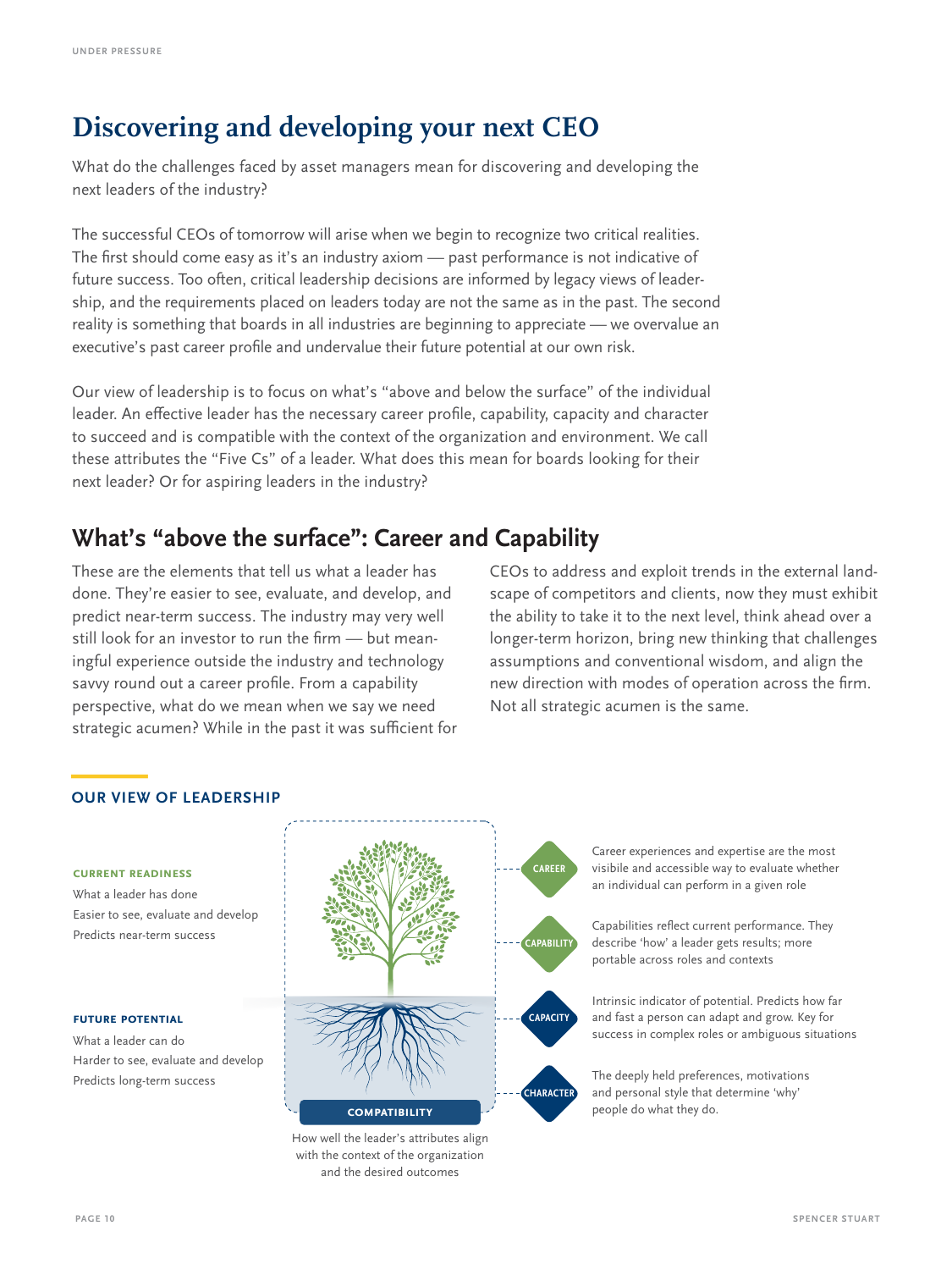### **What's "below the surface": Capacity, Character, Compatibility**

These are the elements that tell us what a leader can do. They are harder to see, evaluate, and develop. But they predict long-term success, so we ignore them at our own risk. How should a board choose a new CEO from two high-performing leaders who have never led a firm? Which of them are ready to take the leap? And if one has led a firm, will they be successful in a new context?

A critical element of capacity is conceptual thinking the ability to see the big picture and the forest from the trees. While a great investor needs to be knee-deep in the details, a CEO has to think and act at another level — balancing growth with costs, considering the impact of decisions on multiple stakeholders, and communicating a compelling purpose-driven vision

that clarifies the firm's long-term mission and social impact — beyond the obvious short-term financial goals.. Additionally, from a character perspective, an innate drive to learn, and openness to innovation and change, will form the foundation of the future CEO's ability to act strategically and build a learning-oriented and inclusive culture.

Finally, consider compatibility — where is your firm in its life cycle? Do you need a leader to professionalize governance after the founder's initial growth? Or break down siloes that may have formed after a generation or two? These unique situations require distinct leaders with unique capabilities and the capacity to meet the moment.

Gone are the more straight-forward days when the internal successor process was clear, when we could rely mostly on experiences on a CV, or simply recruit the competitor from across the street. Developing and selecting your next CEO requires a new formula.

**• • •**

## 3 questions for boards of directors to consider:

- **1** Beyond ensuring that the investment, distribution and operations perform optimally, how are we addressing the great changes facing the industry?
- **2** Does our firm's culture help or hinder us in achieving our strategic objectives?
	- **3** How are we ensuring our potential successors are ready for the challenges ahead?